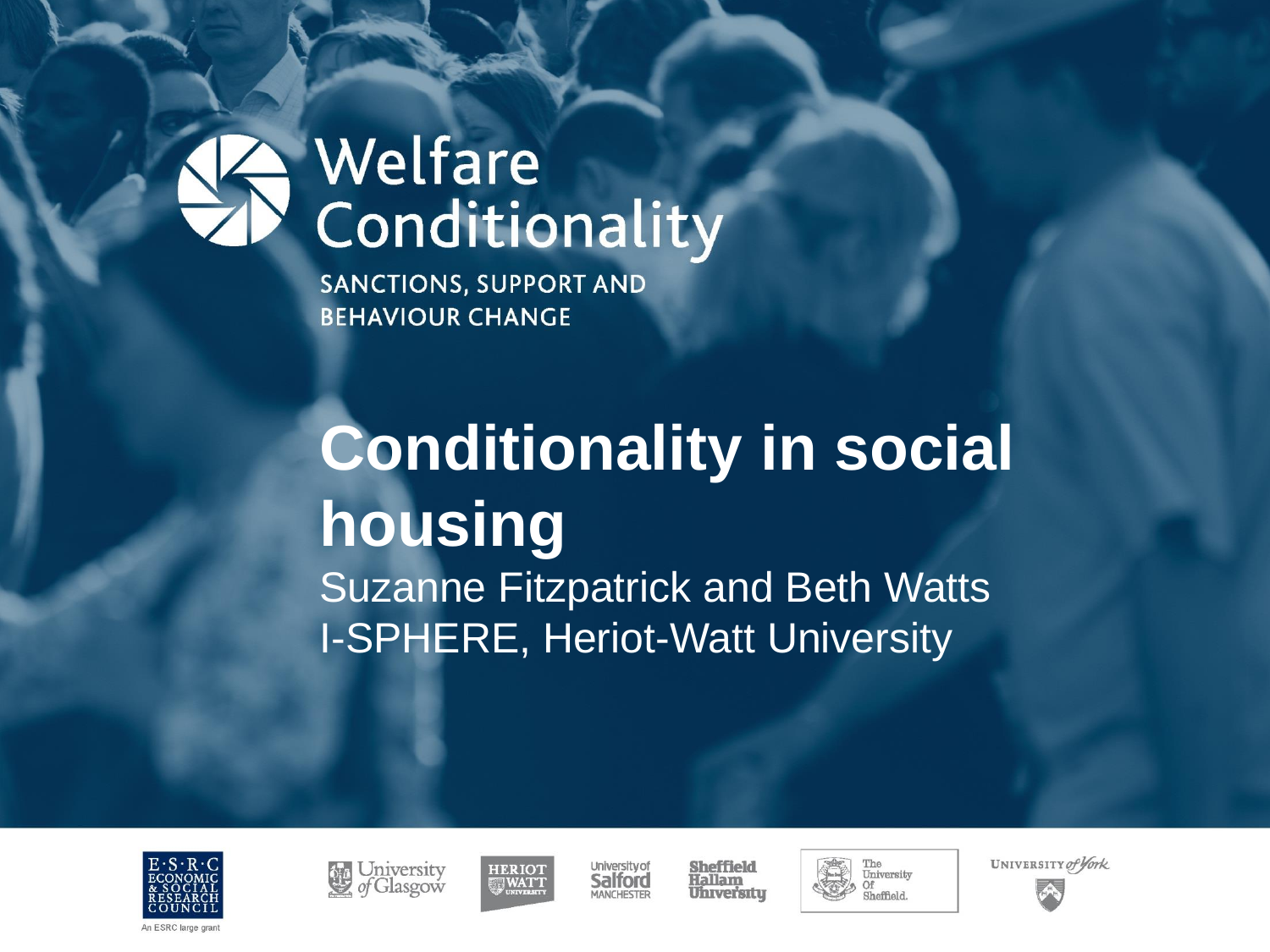#### **The project**

- Five year study on 'Welfare Conditionality' both its '*efficacy'* and *'ethicality'* - being conducted by 6 UK universities (mid point in study)
- National-level key informant interviews; focus groups with front-line practitioners: qualitative interviews with 'welfare service users' (n=480 x 3 interviews)
- 8 groups of 'welfare service users': unemployed people, lone parents, disabled people, homeless people, individuals/families subject to antisocial behaviour interventions, offenders, migrants and **social tenants**



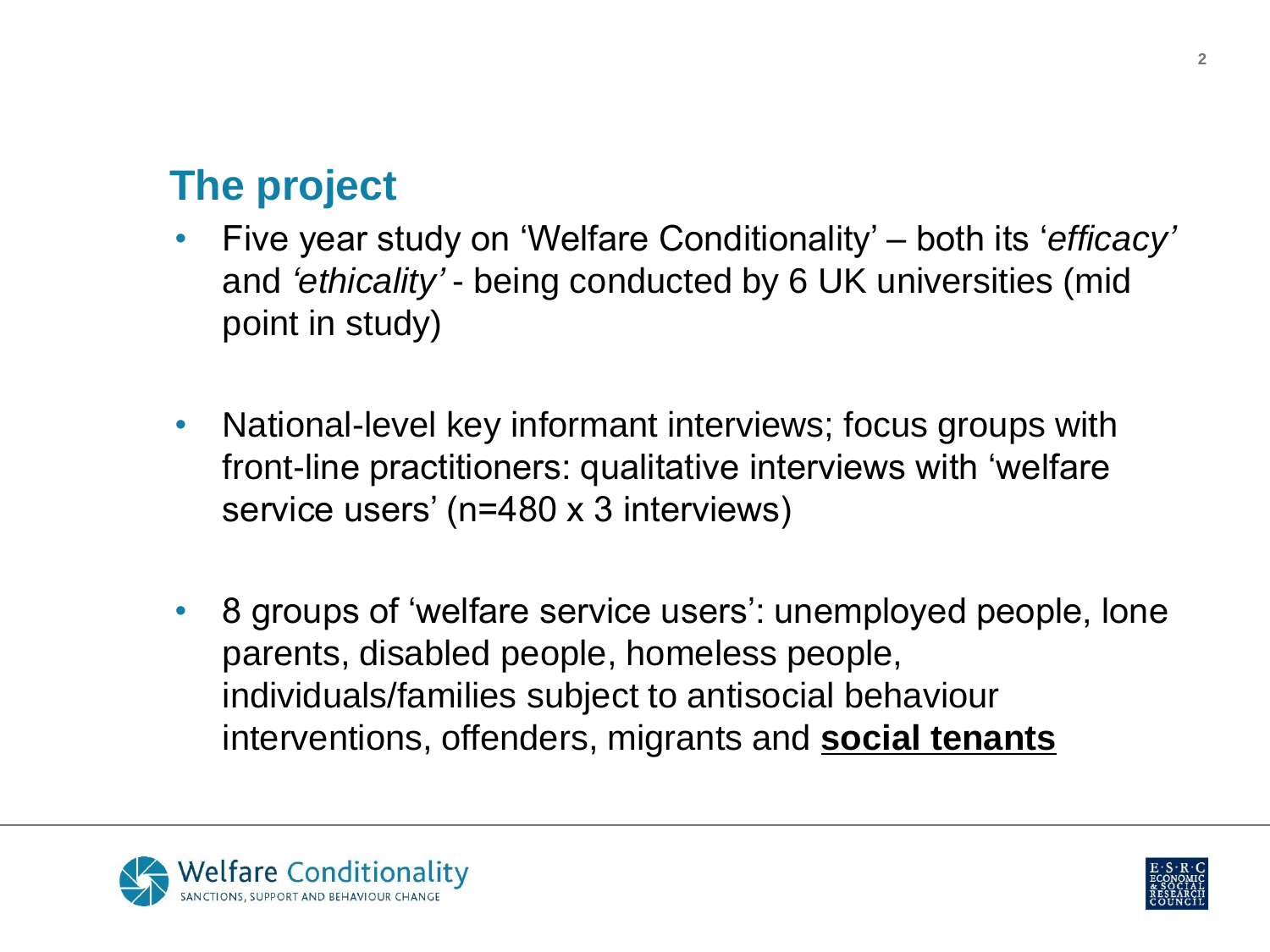#### **Social housing and conditionality**

- Are we seeing increased levels of conditionality in the social housing sphere? How is this manifesting?
- To what extent is intensifying conditionality intended to bring about behavioural change on the part of tenants?
- What are the prime motivating factors lying behind any such behavioural change agenda?
- Is there a difference emerging between England and Scotland?



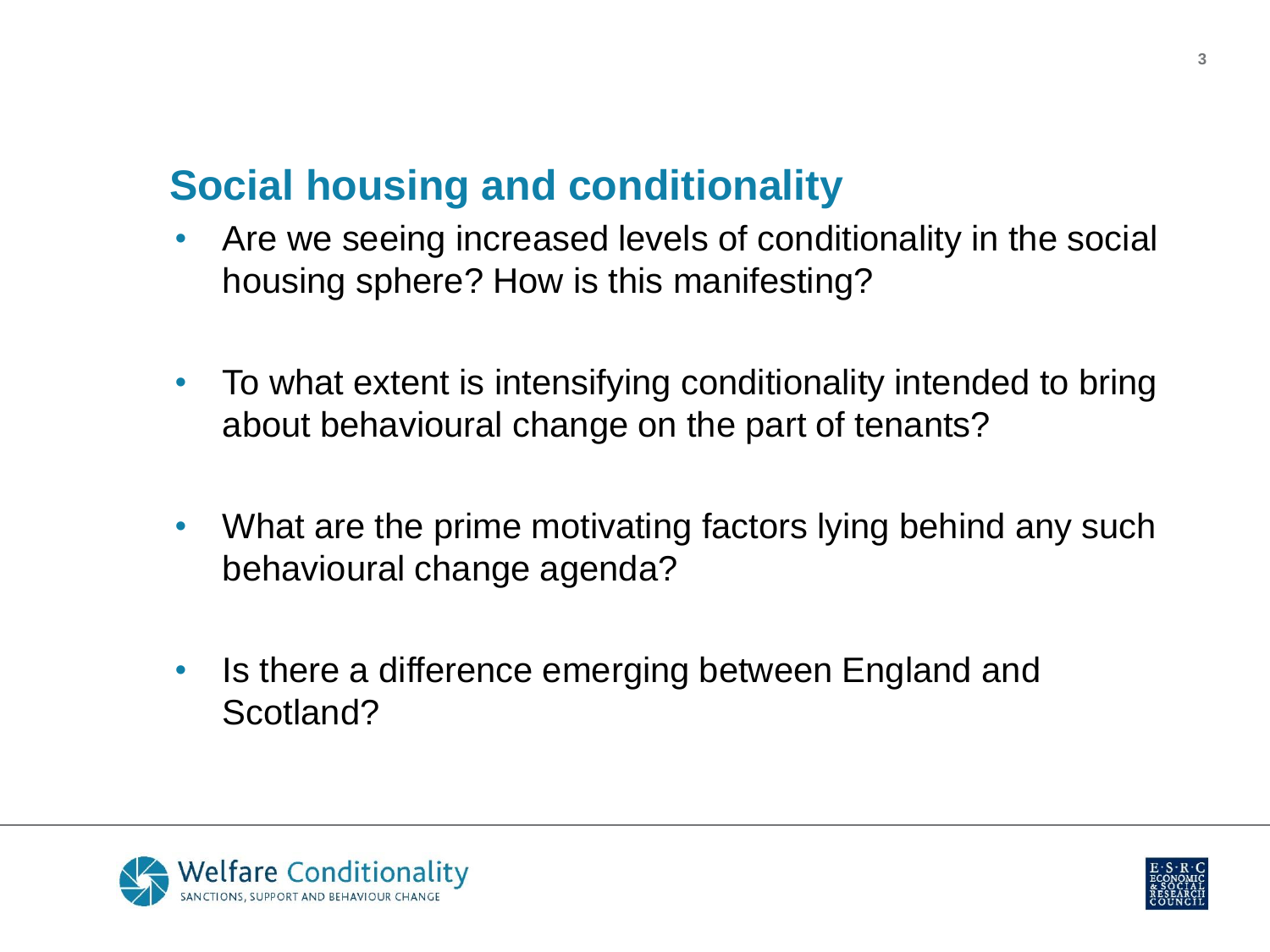#### **Conditionality and tenure security…**

"*…the whole move away from lifetime tenancies is, to me, one of the most obvious examples of conditionality. I think that takes two forms. One is, there's just a sense of you get this house while you get yourself stable and on your feet [and] once you take away lifetime tenancy there must be an unspoken degree of conditionality that creeps in, that I've only got this for five years and if I don't keep my nose clean it might not be for as long as that.*"

(National stakeholder, England)



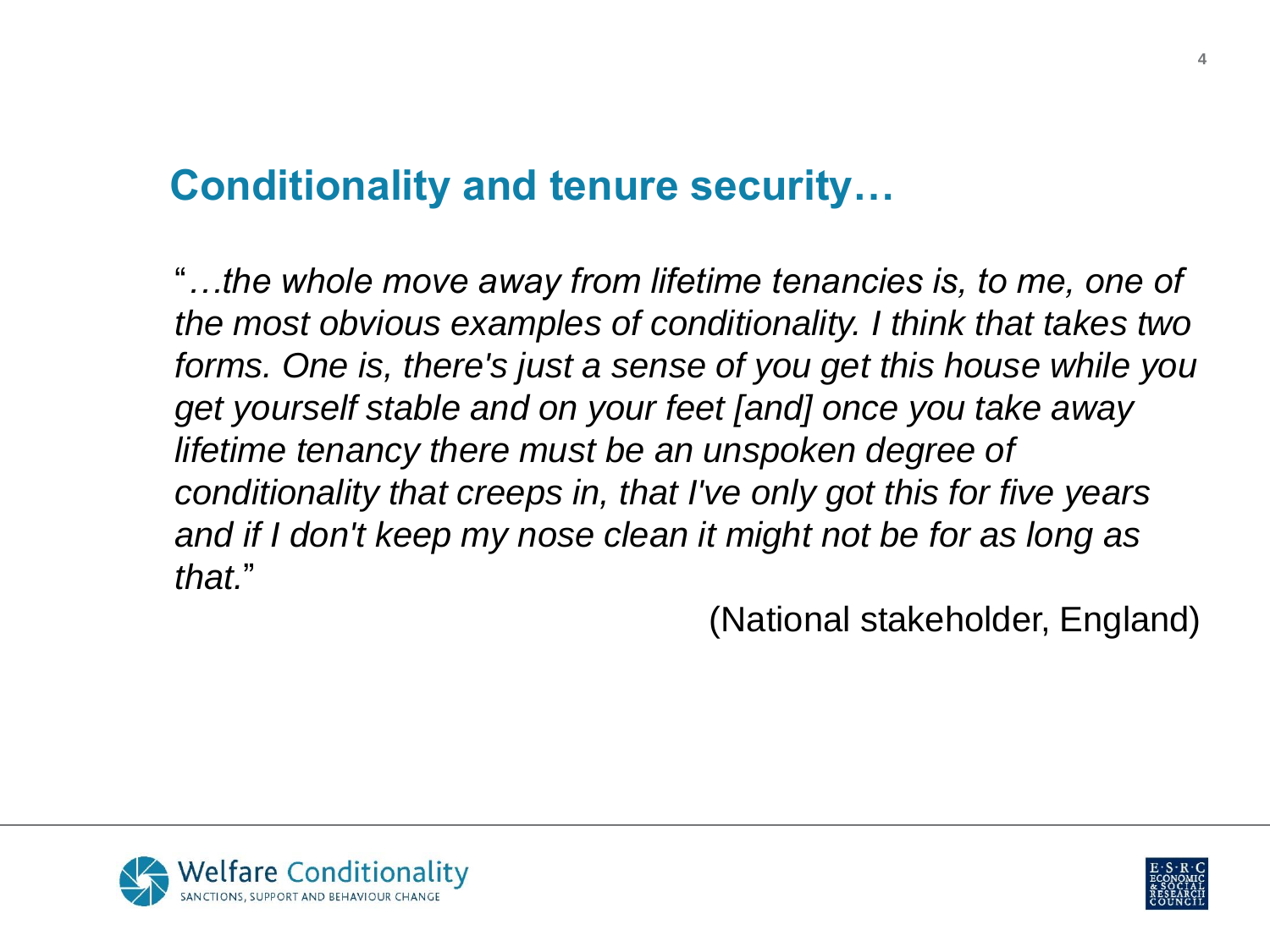#### **Probationary and fixed-term tenancies**

- Probationary tenancies introduced Housing Act 1996:
	- > c.67% of HA and 64% of LA tenancies offered with probationary period in 2014/15 (CORE)
- Fixed-term tenancies introduced after Localism Act 2011 (minimum of 2 years; usual expectation is 5 years):
	- > Estimated 30% of HAs using FTTs, further 20% considering it (HACT, 2014)
	- > Around 1/6 new HA tenancies were fixed term in 2014/15 (CORE)



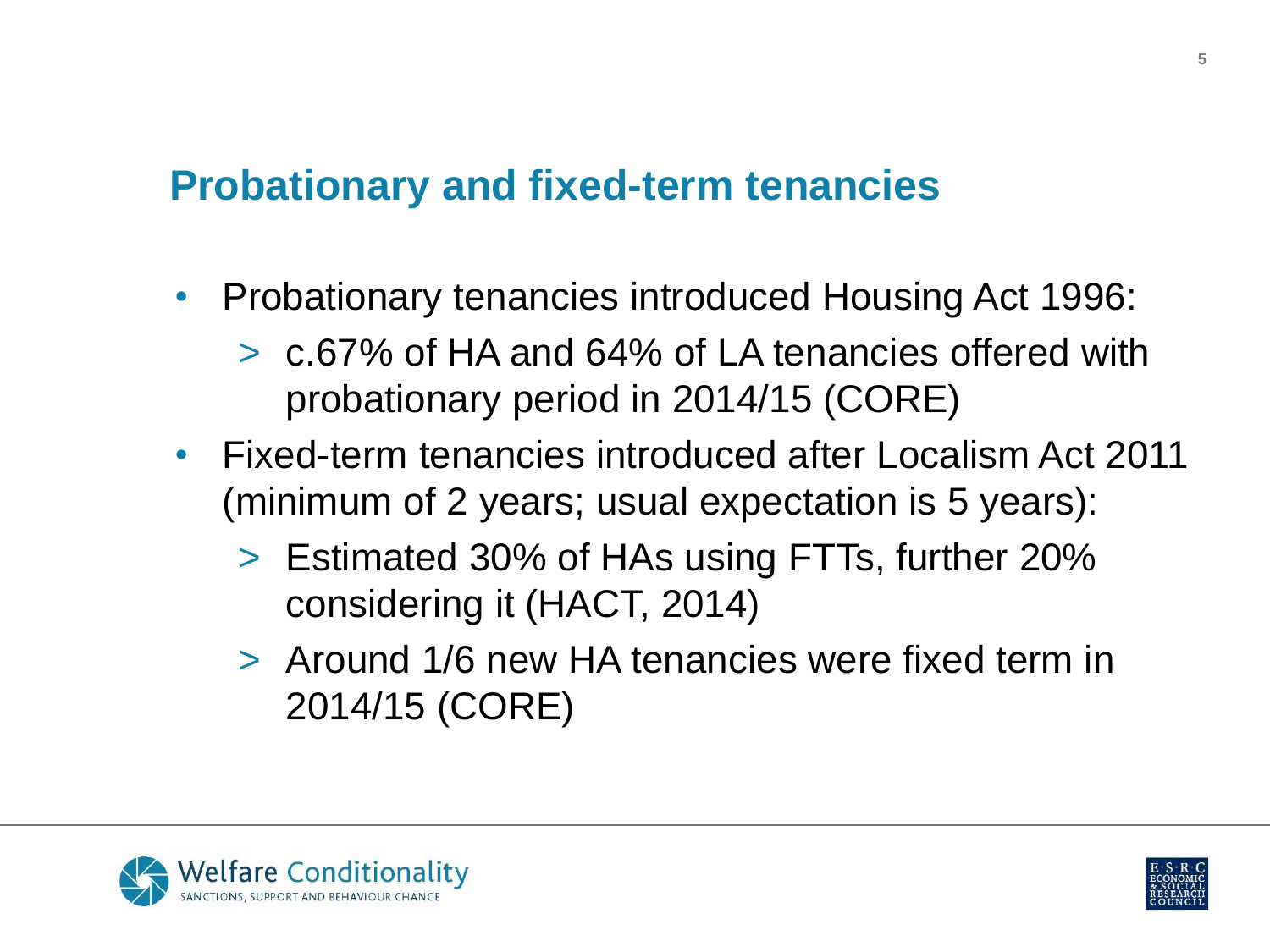### **1. The** '**Interventionists**'

- FTTs part of broader attempt to recalibrate relationship between landlord and tenant
- Carving out broader role in incentivising/'nudging' tenants towards healthier, more socially engaged and economically independent lives:

*"you're probably seeing ourselves and a small number of organisations occupying a ground… beyond the traditional landlord tenant relationship… that have revisited and recognised that, as part of their responsibilities for providing housing and… enabling sustaining of communities, that there are examples of where that hasn't worked by simply providing more housing and better housing"* (Senior housing manager, England)



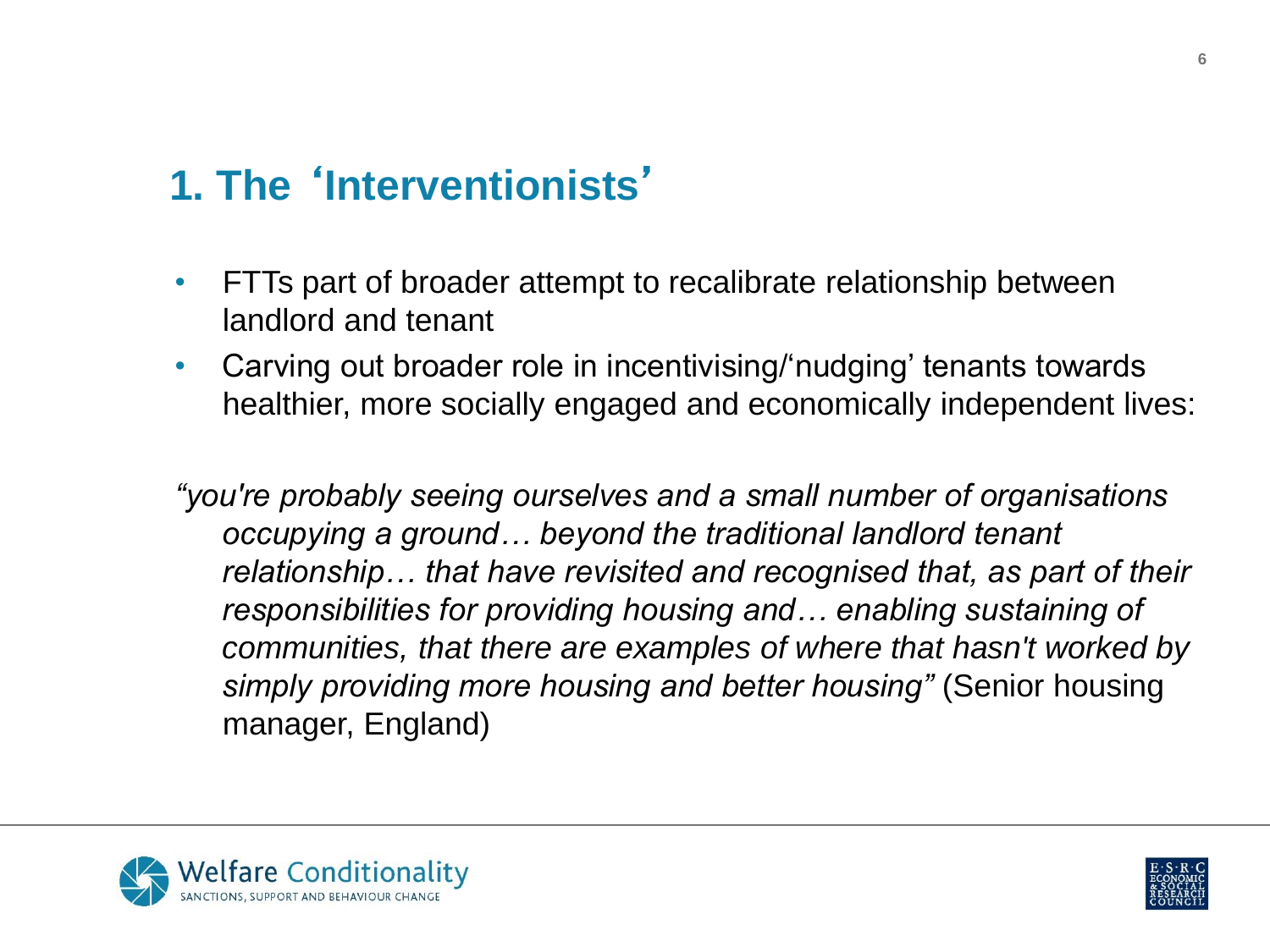### **2. The** '**Utility Maximisers**'

Larger, southern, early adopters of FTTs: *"Very much for housing associations, especially in London, the use of fixed term tenancies was linked to the affordable rent programme. There was an incentive from the GLA, an expectation from the GLA that if you went into the affordable rent programme that you use fixed term tenancies."* (Housing manager, London)

- FTTs not primarily (if at all) designed to to pursue behavioural objectives:
- "*…it's a crazy assumption, isn't it, that somehow tenure length is going to [laughs] - you're going to link that to getting a job and it's as though people don't want a job or don't want to work, that we've somehow got to force them to work by offering them less of a tenancy?*" (Senior housing manager, London)



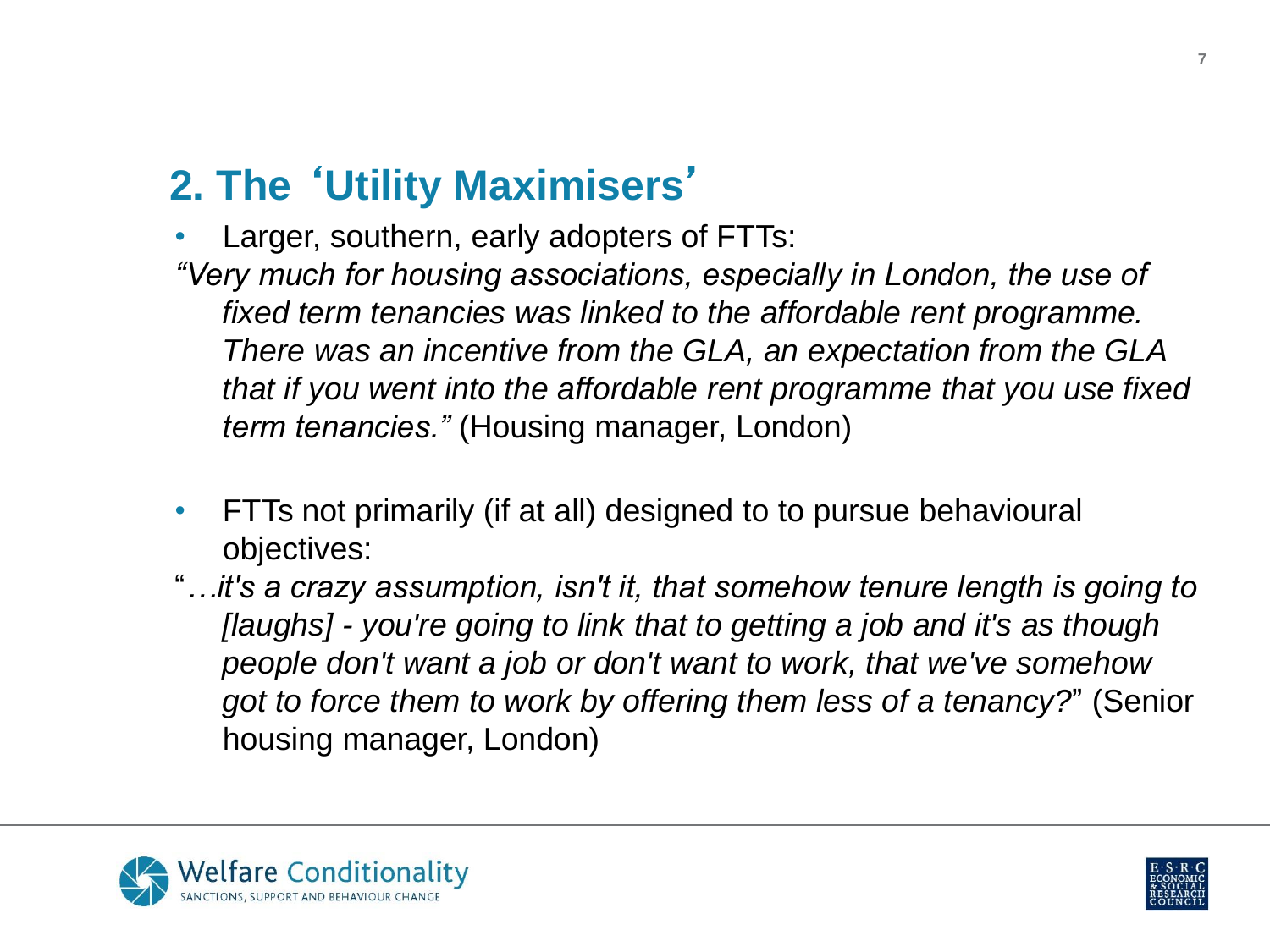#### **Disillusioned with FTTs?**

- Arguments in favour unconvincing:
	- > Best use of stock? But often nowhere to move under-occupiers to
	- > Social mobility? But potentially undermines work incentives
	- > Social cohesion? But *"if only there for 5 years, less reason to make sure that you get on with your neighbours, improve your property"*.
- Strong arguments against:
	- > Costs, bureaucracy and complexity reviews and 'two tier system'
	- > Public law challenges
	- > Financial risks
- In early 2015 there was a strong sense that some of the FTT early adopters would start to abandon them – were awaiting on outcome of election, and to see what the other major housing associations will do; with Government review of 'lifetime tenancies', now unlikely



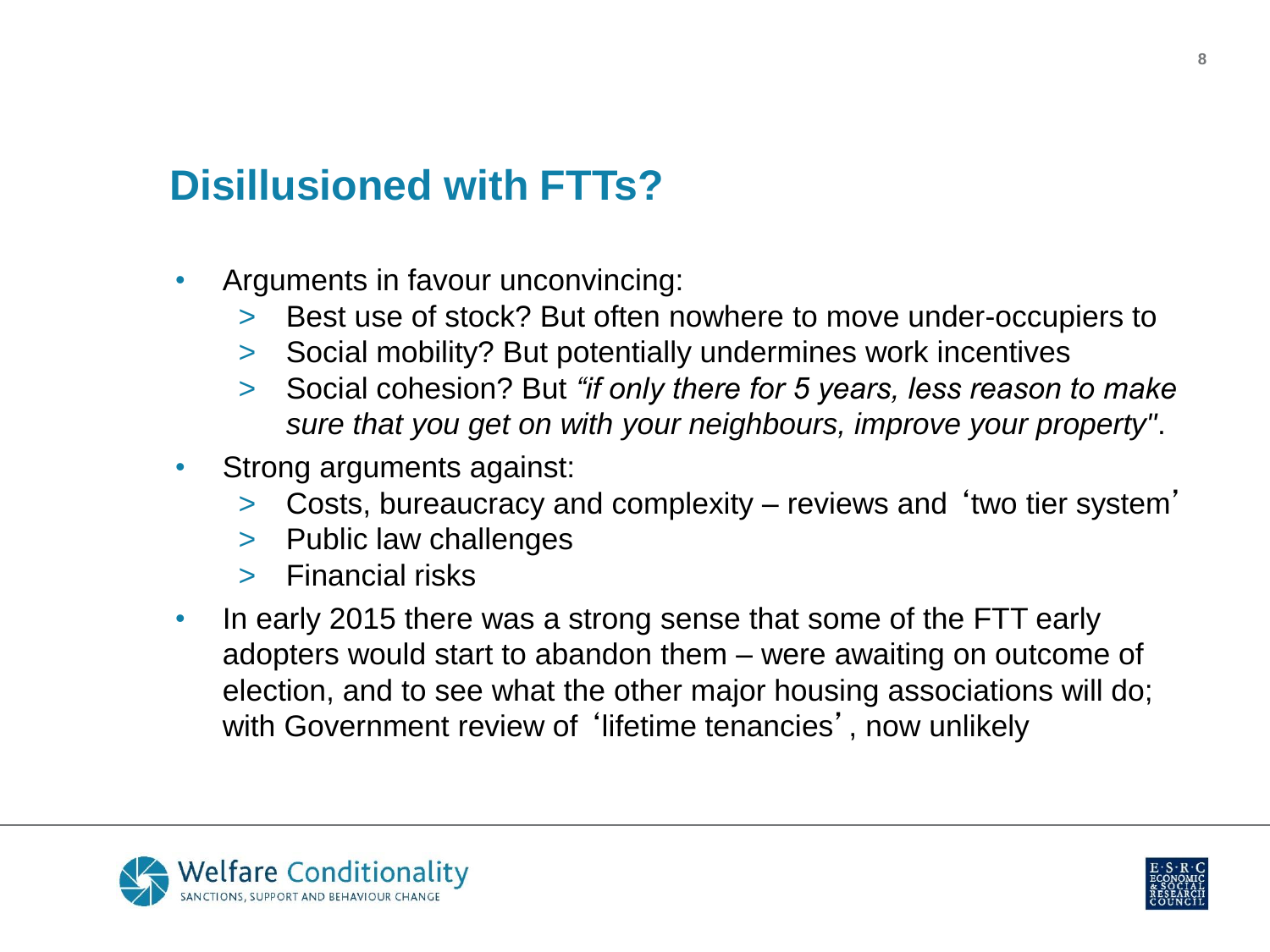### **3. The** '**Place Makers**'

- Smaller, geographically concentrated, lower demand, stock transfer
- Strong antipathy to FTTs
- 'Traditional' social landlords who see themselves as 'place makers' not 'people shapers' (aside from managing ASB and arrears)



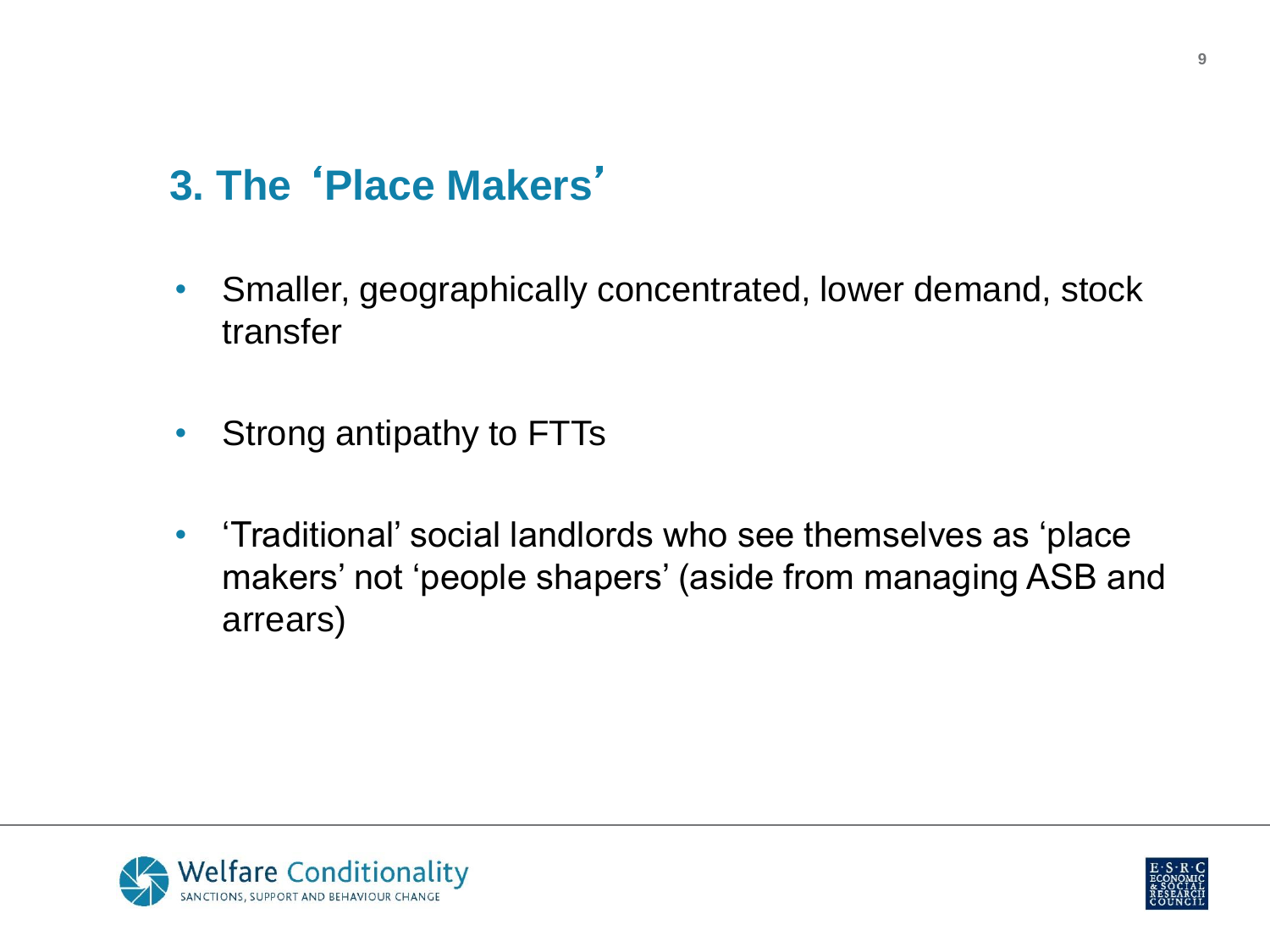#### **Tenant Perspectives**

#### **1. The unaware**

*"As far as I know, I'm on a year's probation and then after that I can rent it for as long as I want to stay there."*

#### **2. The unconcerned**

"*…they said they'll come back and view you in another five years or something, or another year. I don't know, something like that… I think they just sort of like keep an eye sort of thing… It's just like parents…"*

#### **3. The anxious**

*"…you're always apprehensive because you don't know what is going to happen. You can't really sit back and enjoy the place like - because you always feel like you're on borrowed time, so you're always on edge about - when you get like those who initially had the lifetime, they can relax and see it as their home."*



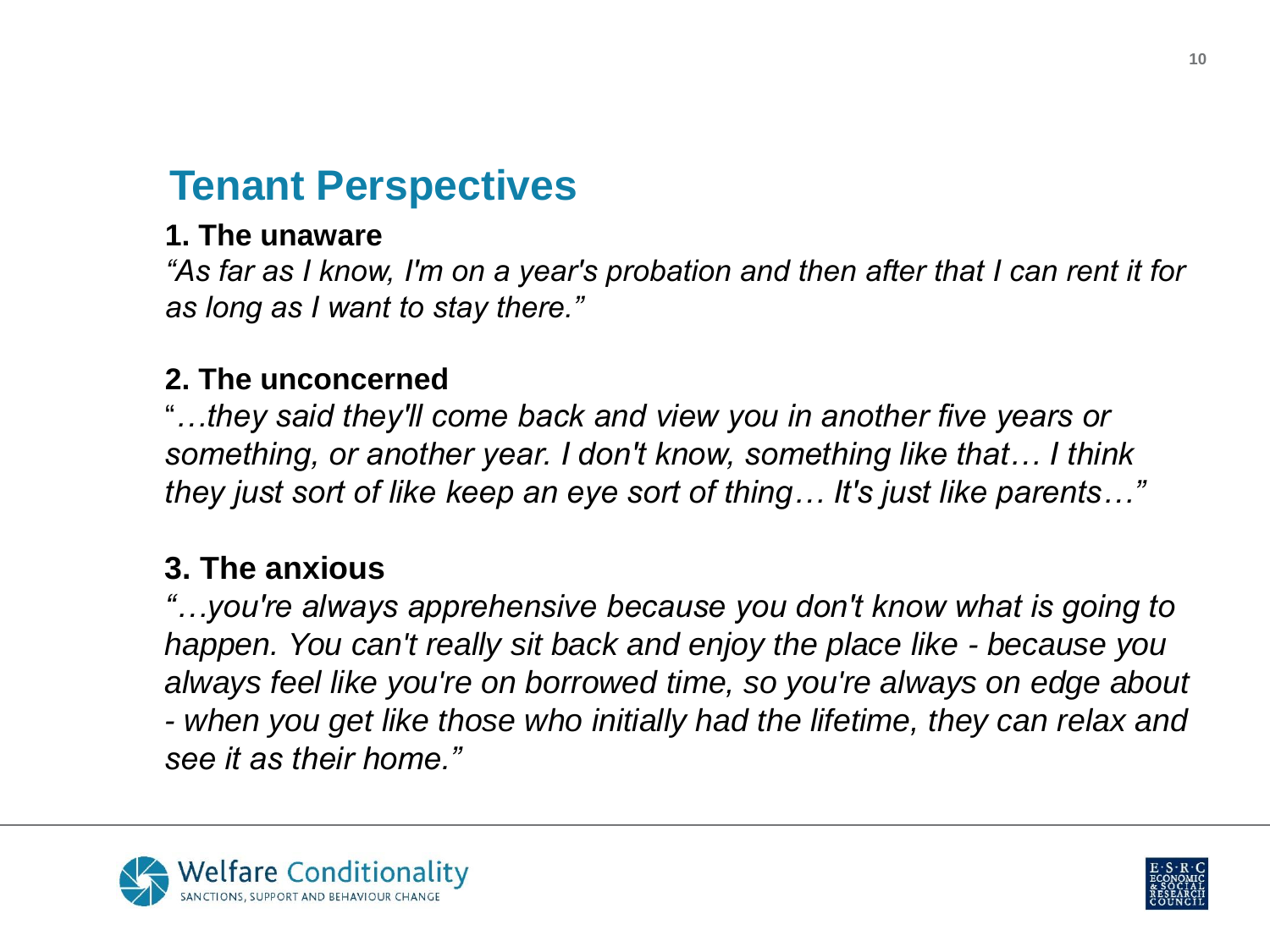#### **The Position in Scotland**

- Housing (Scotland) Act 2001 introduced short Scottish Secure Tenancies in limited circumstances:
	- > 604 SSSTs granted in 2014/15, 1.3% of all new tenancies
- On-going debate on probationary tenancies, but not introduced in Housing (Scotland) Act 2014
- No appetite for FTTs:
- "*…it's called the Scottish secure tenancy and somehow that signals a different sense that the house is a home. And once you've been allocated that house who is to come along and say, 'You earn too much to live in that house, go away'."* (National stakeholder, Scotland)



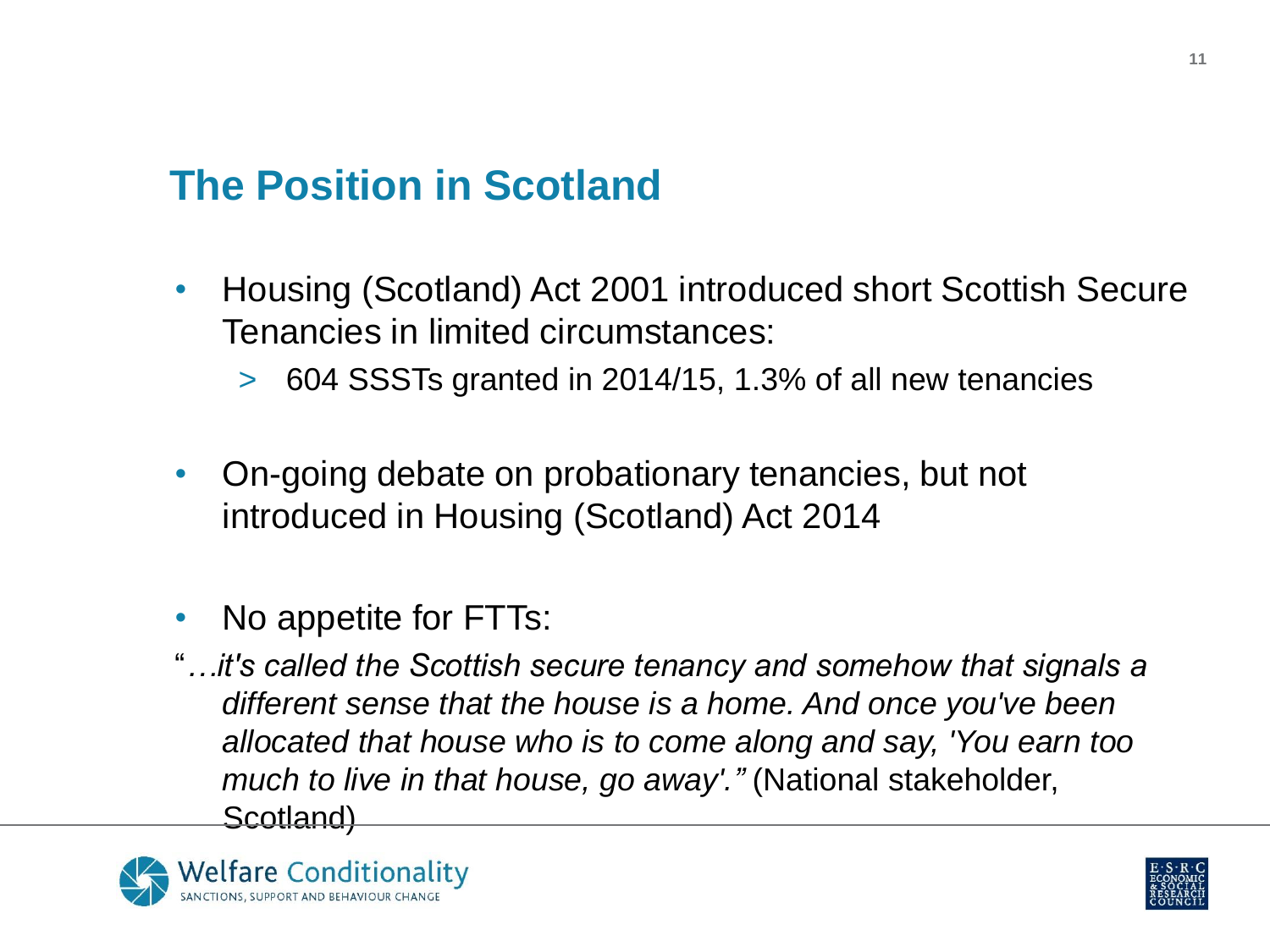#### **Whereas 'home for life' increasingly questioned in England…**

"*… I'm not convinced that it makes sense to say to someone, 'Because you were in pretty acute need when you were 23, you're entitled to a socialrented home for the rest of your life, and the rest of your children's lives'… private-rented tenants don't have a home for life."* (National stakeholder, England)

"*I think if we'd been trying to have this conversation in the 1960s and '70s people would have looked at us a bit confused and said, 'But I thought the purpose of social housing was a long-term investment in the stability of a household that they live in.' … Now, typically, there's much more engagement with a discussion that is about, 'But is that really what social housing is for, or is it about short-term, time limited targeted intervention of people's lives, that they're then floated off the minute that they don't need it?' So I think there's a competing vision out there now…"* (National stakeholder, England)